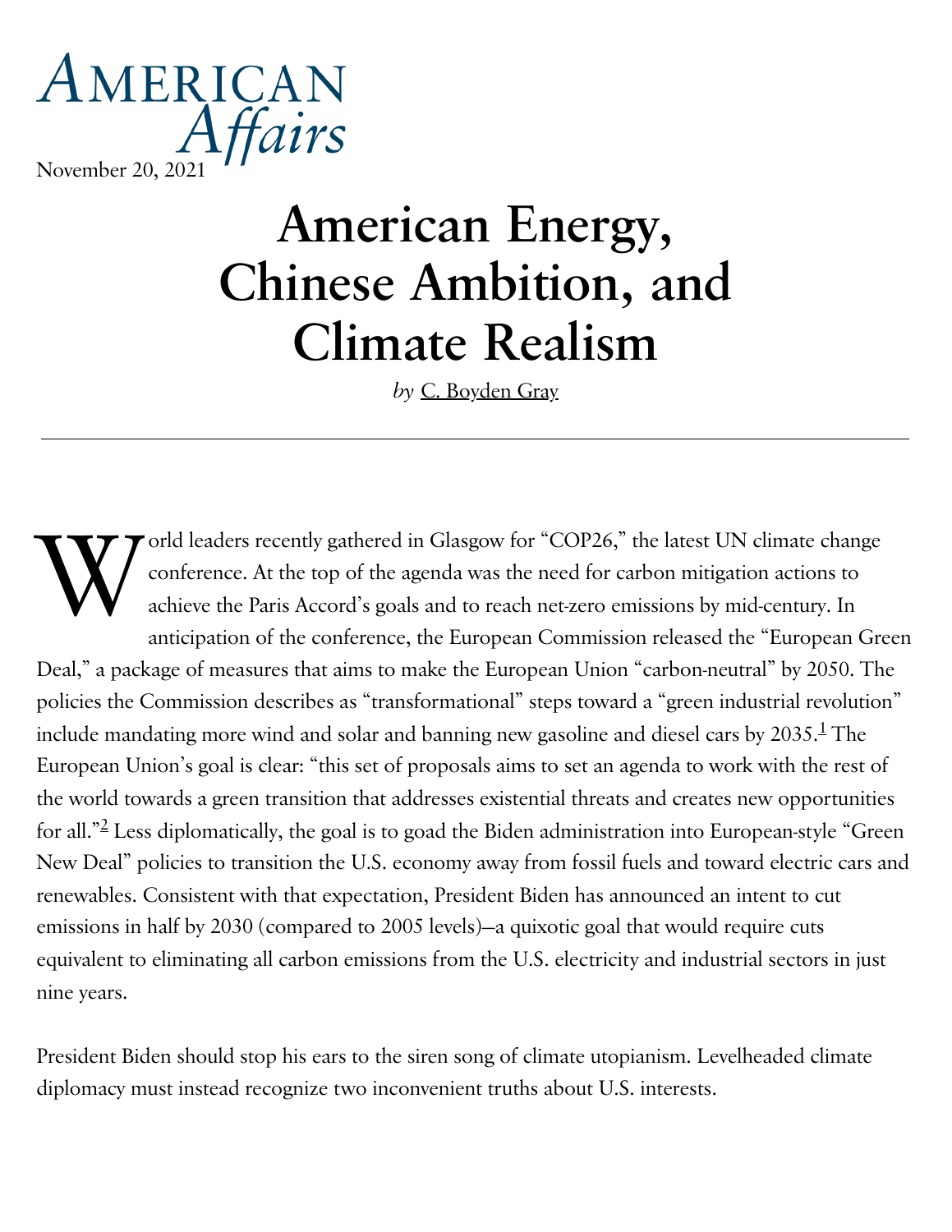First, policies that restrict the domestic supply of oil and gas and mandate renewable and electric car deployment will reduce U.S. geopolitical power. The United States is the world's largest producer of oil and gas. It is a net loser from unilateral restrictions on domestic hydrocarbons, while Russia, Saudi Arabia, and Iran have the most to gain, as a decline in U.S. supply increases their power to set cartel prices. China, on the other hand, is the largest net importer of oil and gas, but the dominant producer of "green" substitutes like solar panels, battery cells, and critical minerals. "Greening" the U.S. economy at the scale envisioned by the Biden administration would damage U.S. growth while jeopardizing U.S. national security and even global stability. It would empower antagonistic regimes like Russia, Saudi Arabia, and Iran, while reducing U.S. leverage with China.

Second, these policies would not effectively curb global emissions. They would simply subsidize continued emissions in other countries. Domestic "Green New Deals" will impose enormous costs on U.S. citizens far above the projected costs of the avoided climate damages. Cass Sunstein, President Obama's regulatory czar, puts the implication this way: "The United States and China are the largest emitters, and on prominent projections, they also stand to lose relatively less from climate change. In terms of their own domestic self-interest, these projections greatly weaken the argument for stringent controls." $^3$  $^3$  Climate idealists, who argue that the United States must nevertheless lead, ignore the free rider problem this policy approach creates. If the United States agrees to bear a disproportionate share of the cost of mitigating climate damages, this will reduce the need of foreign countries to curb their own emissions. Put bluntly, disproportionate U.S. mitigation policies compared to the rest of the world are a form of foreign aid that enlarges China and India's "carbon budgets." China and India understand this reality, which is why they have no immediate plans to even *begin* reducing carbon emissions and likely why they even failed to update their Paris commitments. $^4$  $^4$  U.S. climate diplomacy must recognize the perverse incentives created by this kind of foreign aid.

#### America Dominates Global Oil and Gas Supply Chains While China Dominates "Green" Energy Substitutes

U.S. climate diplomacy must be anchored in hard facts about global energy. Those facts show that unilateral domestic supply and demand cuts in oil and gas are not in the interest of the United States.

*Oil.* The United States is the largest producer of oil, responsible for nearly a fifth of the world's oil production.<sup>[5](#page-10-0)</sup> Thanks to the hydraulic fracturing revolution, the United States is a net exporter of oil.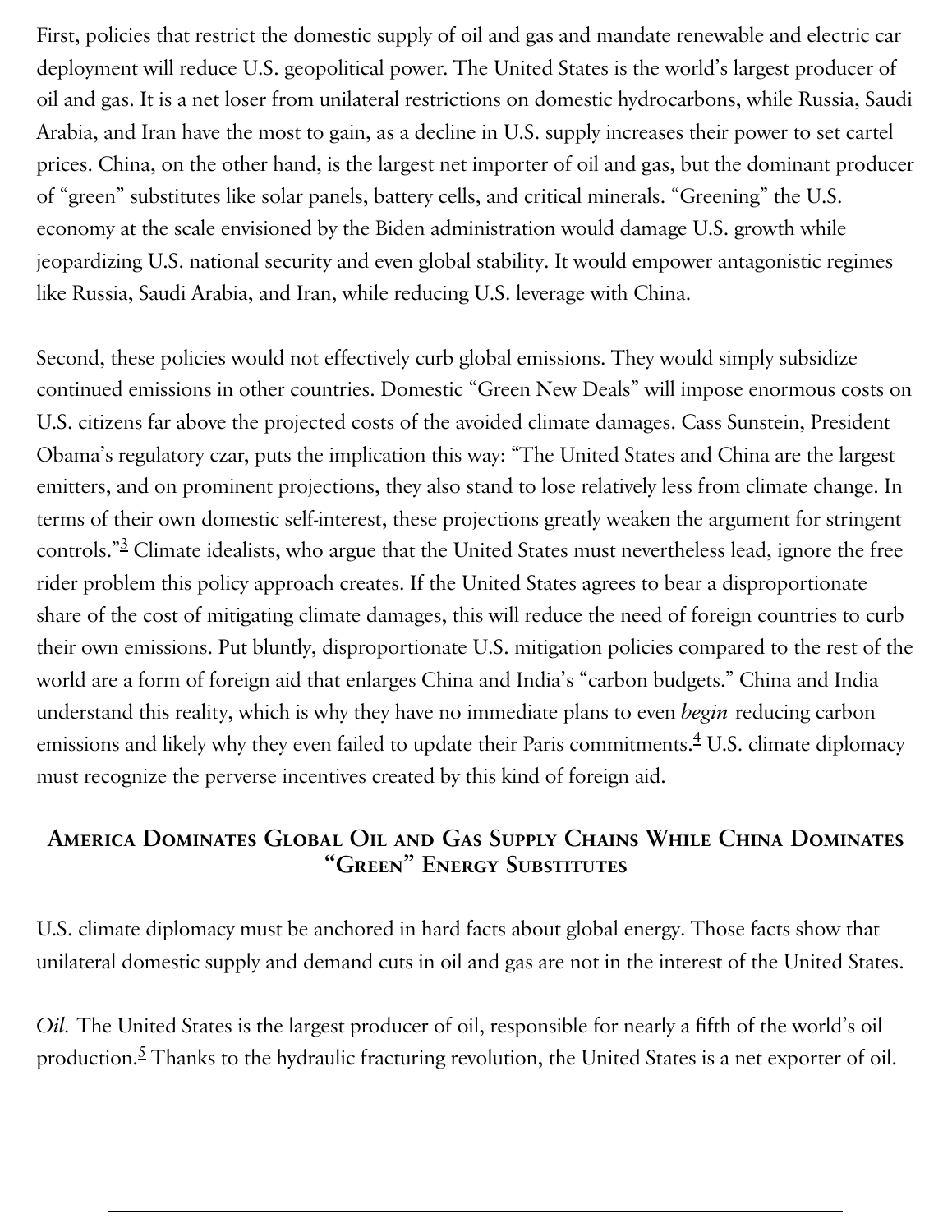## FIGURE 1. U.S. PETROLEUM CONSUMPTION, PRODUCTION, AND NET IMPORTS, 1950-2020



China, on the other hand, is the world's largest net importer of oil. China has few oil reserves, and its dwindling domestic supplies come from legacy fields that require expensive enhanced-recovery methods. China's demand for oil is also rapidly increasing. This explains China's long-term bet on powering transportation with electricity: China can use its abundant coal reserves, hydropower, and growing nuclear capabilities to power battery-electric cars, vans, and trucks. The European Union, for its part, produces nearly no oil and meets its domestic oil needs through imports. [6](#page-10-0)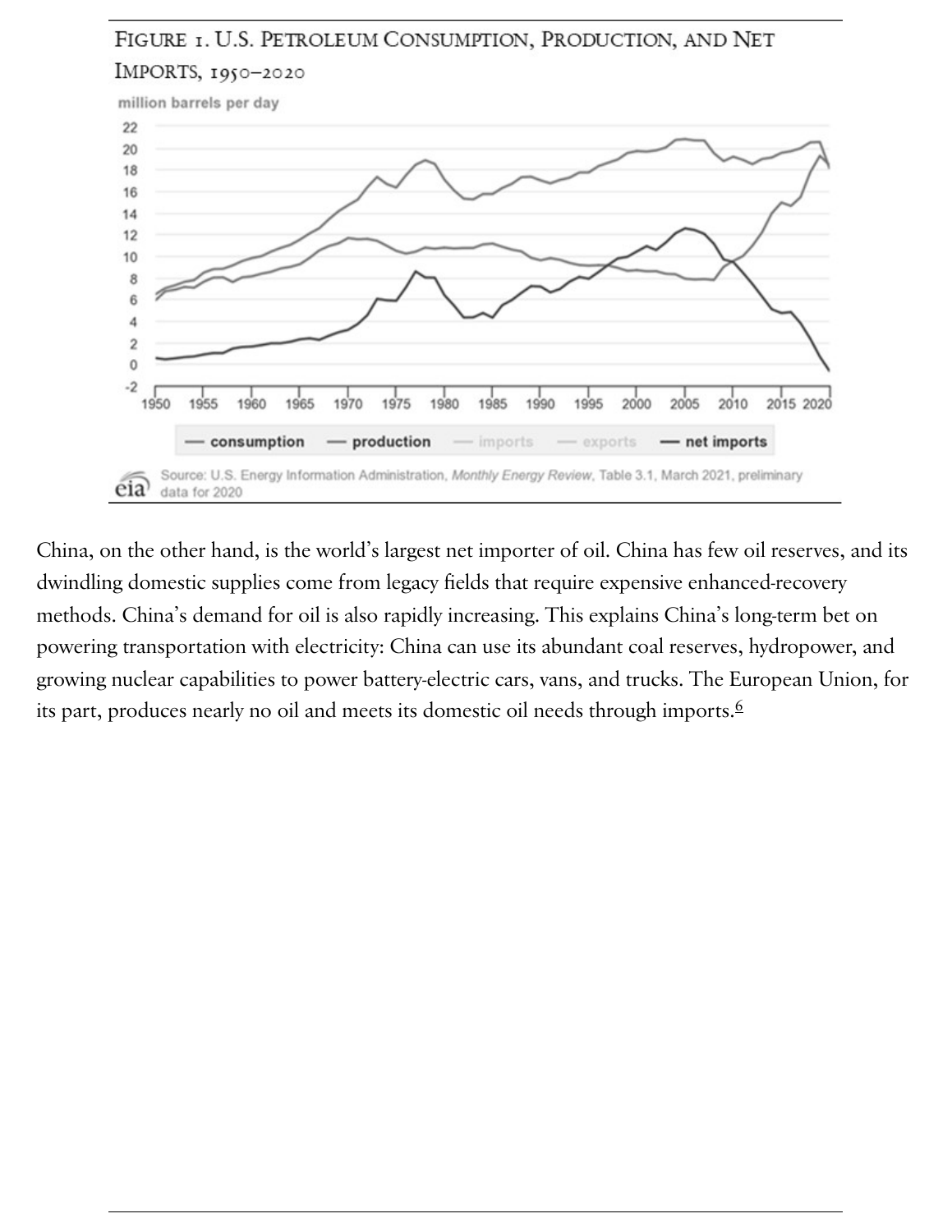#### FIGURE 2. CHINA'S PETROLEUM PRODUCTION AND CONSUMPTION,



*Natural gas.* The United States, Russia, and Iran dominate natural gas production. The United States is the leading producer of natural gas, producing nearly a quarter of the world's supply. Russia produces 1[7](#page-10-0) percent, and Iran only 7 percent. $^{\mathsf{Z}}$  The United States is the second-largest exporter of natural gas after Russia, and liquified natural gas (LNG) exports are growing rapidly as liquefaction facilities are approved, notwithstanding permitting delays.

China is the world's largest net importer of natural gas, and net imports are growing fast as China seeks ways to mitigate the ambient air quality problems caused by its reliance on coal as a source of energy for cooking, heating, and electricity.<sup>[8](#page-10-0)</sup> China's coal addiction prematurely kills roughly four hundred thousand Chinese each year, half of the military casualties of the entire U.S. Civil War. With an aging population, increasing urbanization, and the expanding use of coal, this number will likely increase in the coming years. [9](#page-10-0)

The European Union, likewise, meets nearly all of its domestic natural gas needs through imports. $^{\underline{10}}$  $^{\underline{10}}$  $^{\underline{10}}$ Its natural gas dependency is increasing as existing gas fields are depleted and fracking bans and red tape limit any shale gas exploration. The European Union's largest gas trading partner is Russia's Gazprom, and Russia's share of EU imports is growing. $^{11}$  $^{11}$  $^{11}$  The Biden administration recently agreed to remove U.S. sanctions preventing the completion of a new, controversial Russian pipeline (Nordstream 2), a second Gazprom pipeline delivering natural gas directly to Germany, before issuing a few timid sanctions in August. Nordstream 2 will allow Gazprom to avoid the gas "transit" fees it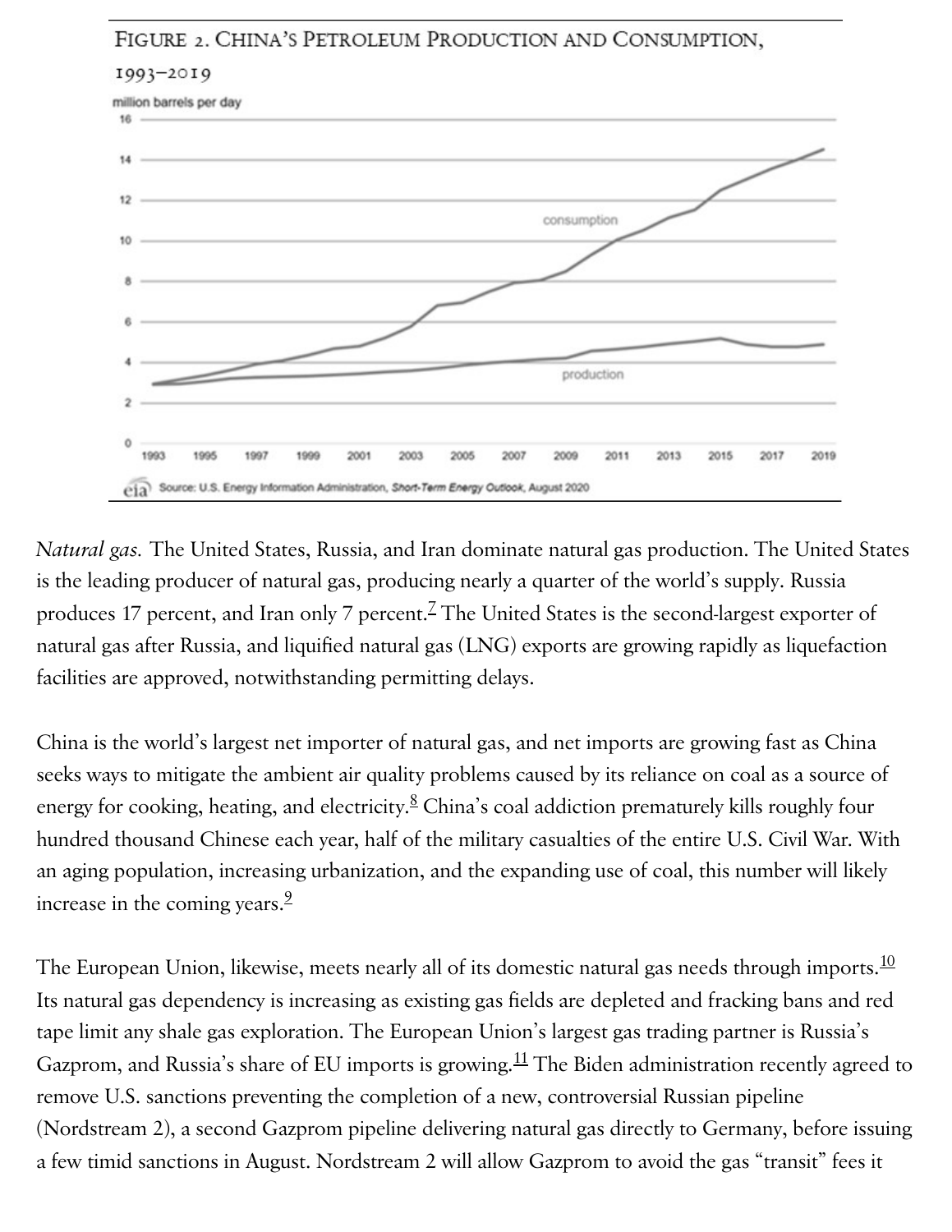pays Poland and Ukraine and increase Russia's ability to cut gas supplies to Ukraine or other eastern European countries without disrupting supplies for its German customers. In exchange, Ukraine will get \$50 million in "green" technology investments from the U.S. and Germany. $^{12}$  $^{12}$  $^{12}$ 

*Critical minerals.* Critical minerals are raw materials needed to transition energy economies to renewable electricity and battery-powered transportation systems. An electric car requires six times the mineral inputs of a conventional car, and an offshore wind plant requires thirteen times more mineral resources than a similarly sized gas-fired power plant. Critical minerals include lithium, rare earths, copper, nickel, silicon, manganese, cobalt, zinc, chromium, and graphite.<sup>[13](#page-10-0)</sup> Lithium, nickel, graphite, cobalt, and manganese are needed to build lithium-ion batteries.

#### FIGURE 3. SHARE OF TOP THREE PRODUCING COUNTRIES IN PRODUCTION OF SELECTED MINDERALS AND FOSSIL FUELS, 2019



Source: International Energy Agency, "The Role of Critical Minerals in Clean Energy Transitions," May 2021.

China dominates these critical mineral supply chains. China controls nearly two-thirds of all lithium, four-fifths of the refined cobalt market, and nearly all processed natural graphite. $^{\underline{14}}$  $^{\underline{14}}$  $^{\underline{14}}$  In stark contrast to its oil and gas dominance, the United States has nearly no control of critical mineral supply chains and produces less than a tenth of the world's battery cells, while China is the world's leading producer. China controls much of the extraction of these materials and has 90 percent of the world's rare earth element processing capacity, $^{15}$  $^{15}$  $^{15}$  cornering the market for the core minerals of electric car batteries, and dominating battery and renewable supply chains.

The scope of China's dominance has only been expanded by the fall of Kabul to the Taliban in August of this year. Afghanistan, "the Saudi Arabia of lithium" according to the Department of Defense, possesses mineral wealth valued at \$1 trillion or more.<sup>[16](#page-10-0)</sup> China has already laid the groundwork to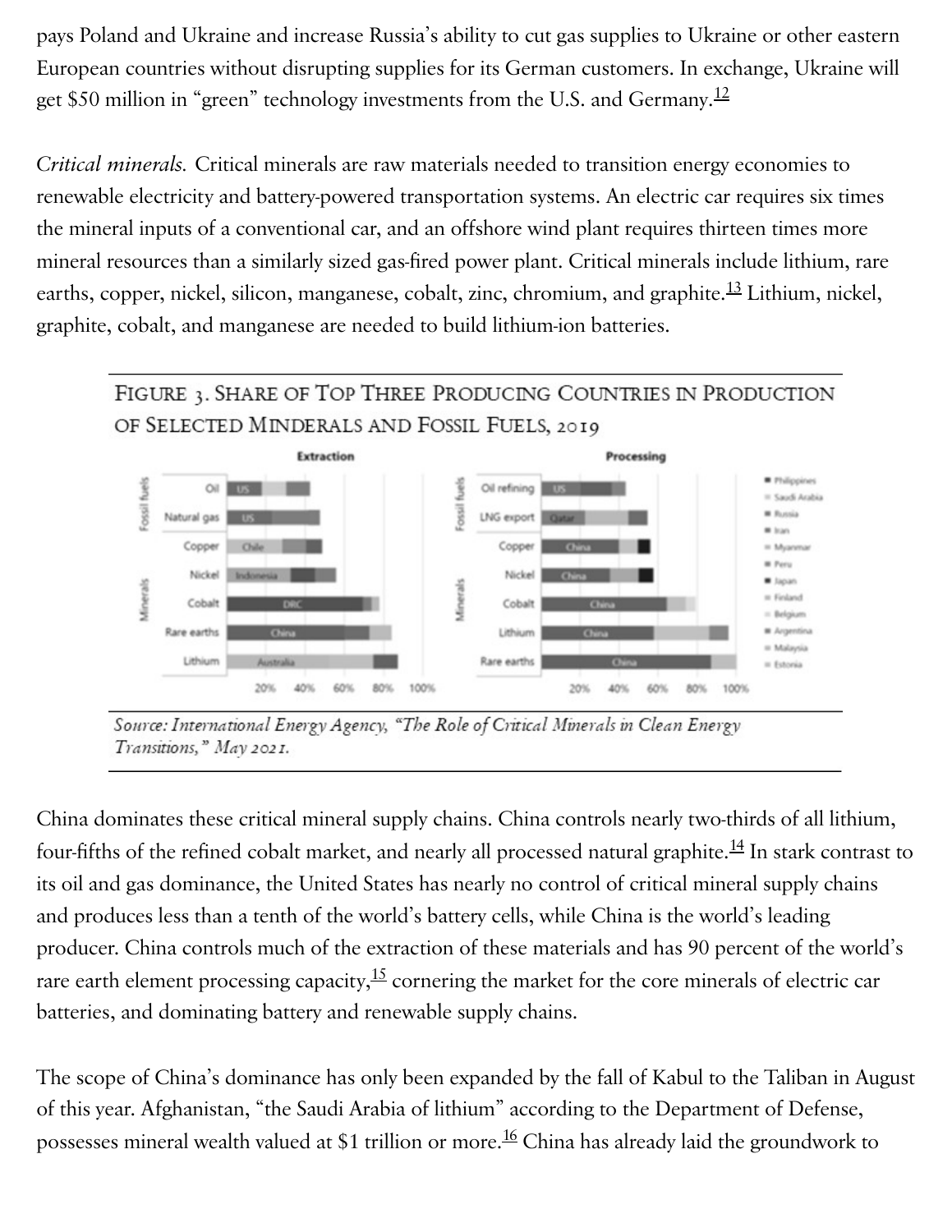exploit these minerals—investing in Afghan infrastructure through its Belt and Road Initiative and hosting the Taliban in diplomatic talks—prompting the Taliban to refer to China as its "most important partner."<sup>[17](#page-10-0)</sup>

### A European-Style Green Energy Transformation Is Not in the Geopolitical Interests of the United States

These energy facts do not lie. The United States, China, and the European Union face a vastly different geopolitical and economic calculus when it comes to climate diplomacy and mitigation policies.

China's "climate" policies, limited as they are, can be explained as promoting their own domestic industrial growth and energy independence. China recognizes oil and gas dependence as a key strategic weakness. Much of China's oil and LNG imports are shipped from the Middle East through the Strait of Malacca, a key choke point that could be exploited by rivals.<sup>[18](#page-10-0)</sup> Should China threaten an invasion of Taiwan, for example, the U.S. Navy could block much of its energy supply. China's response to this strategic weakness is pushing the world to rely on energy sources where China is ahead, such as electric cars and solar panels, while shoring up its energy security through oil and gas import agreements with Central Asia and Russia. China has also bolstered its natural gas supply by signing a \$400 billion agreement with Russia on a gas pipeline—the Power of Siberia—finalized in 20[19](#page-10-0).<sup>19</sup> A second pipeline, Power of Siberia 2, is being planned. China's turn to renewables and nuclear energy will further boost Beijing's energy independence.

European climate policies serve their geopolitical interest in diversifying their sources of energy, given their lack of any control over oil and gas supply chains. Even so, from a purely cost-benefit standpoint, their abatement policies are difficult to justify. Look no further than Germany, whose shift to renewables over the past two decades has resulted in an enormous wealth transfer to China. $^{20}$  $^{20}$  $^{20}$  And this wealth transfer has hardly been efficient at reducing carbon emissions—renewables capacity has grown to 40 percent, but German energy prices have doubled, and solar panels operate only about a tenth of the time in cloudy Germany. German emissions have not fallen any faster than emissions in the United States, where the costs of electricity have declined significantly as a result of inexpensive and abundant low-carbon natural gas.<sup>[21](#page-10-0)</sup>

In contrast to Europe and China, "Green New Deals" in the United States profoundly conflict with national interests. In the United States, hydrocarbons are the goose that lays the golden eggs. The U.S. oil and gas industry supports twelve million jobs, contributes 8 percent of U.S. GDP, and reduces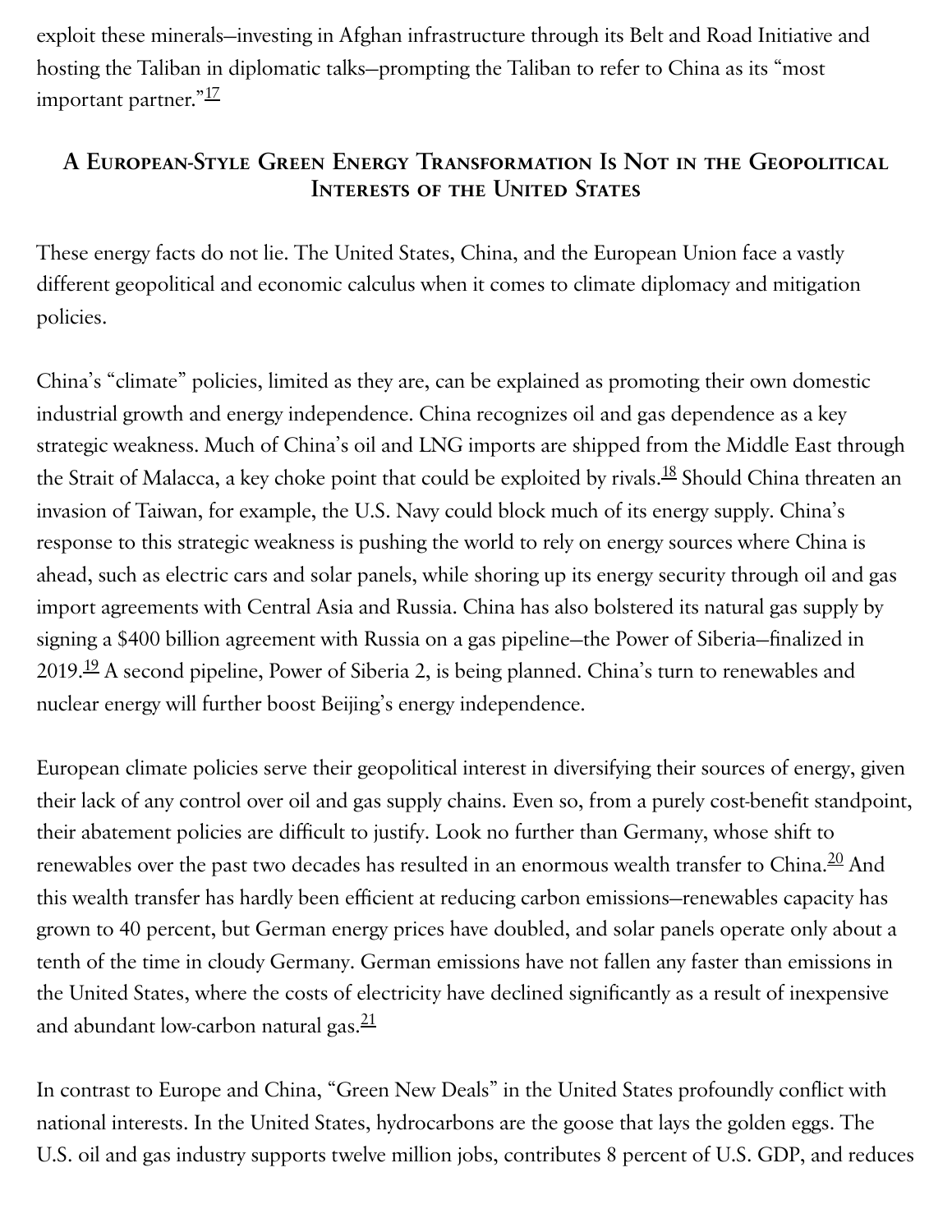the U.S. trade deficit by over \$300 billion. $^{22}$  $^{22}$  $^{22}$  Low natural gas prices increase U.S. growth and industrial competitiveness, while improving air quality and reducing domestic carbon emissions. $^{\underline{23}}$  $^{\underline{23}}$  $^{\underline{23}}$ 

In addition, domestic oil and gas abundance has increased America's ability to shape and punish foreign behavior short of military action. OPEC has been greatly weakened. The United States has been able to impose unprecedented sanctions on major hydrocarbon producers like Iran, Venezuela, and Russia, when they have acted badly, cutting their oil and gas exports and access to foreign investment, without triggering major oil and gas price shocks. Reduced hydrocarbon prices and exports have also reduced the need for extensive U.S. military involvement in the Middle East. Moreover, a natural gas surplus allows the United States to ship LNG to Eastern Europe, deepening U.S. economic ties there and checking Russia's economic leverage.

Quite simply, the Biden administration's target of net-zero by mid-century requires killing this golden goose. Already, Americans are approaching a cold and expensive winter made worse by Biden's policies. And the worst is yet to come. Consider the International Energy Agency's (IEA) roadmap to net-zero, a "study of how to transition to a net zero energy system by 2050." $^{\underline{24}}$  $^{\underline{24}}$  $^{\underline{24}}$  The IEA roadmap envisions banning all new oil and gas development immediately and cutting global oil consumption in half by 2040 as the world's population grows by two billion people. By 2050, in the IEA's roadmap, "[g]as demand declines by 55% to 1,750 billion cubic meters and oil declines by 75% to 24 million barrels per day (mb/d), from around 90 mb/d in 2020." $^{25}$  $^{25}$  $^{25}$  "The drop in oil and gas demand, and the consequent fall in international prices for oil and gas, cause net income in producer economies to drop to historic lows."<sup>[26](#page-10-0)</sup> The United States sees a disproportionate fall in oil and gas production and income as depressed prices make U.S. "tight" oil and gas uncompetitive with Saudi oil.

Apart from harming the U.S. economy, this energy shift would have severe geopolitical implications. OPEC nations like Saudi Arabia produce oil at a much lower marginal cost than the United States, and IEA projects that by mid-century OPEC would account for half of the oil supply, a return to global oil energy insecurity.<sup>[27](#page-10-0)</sup>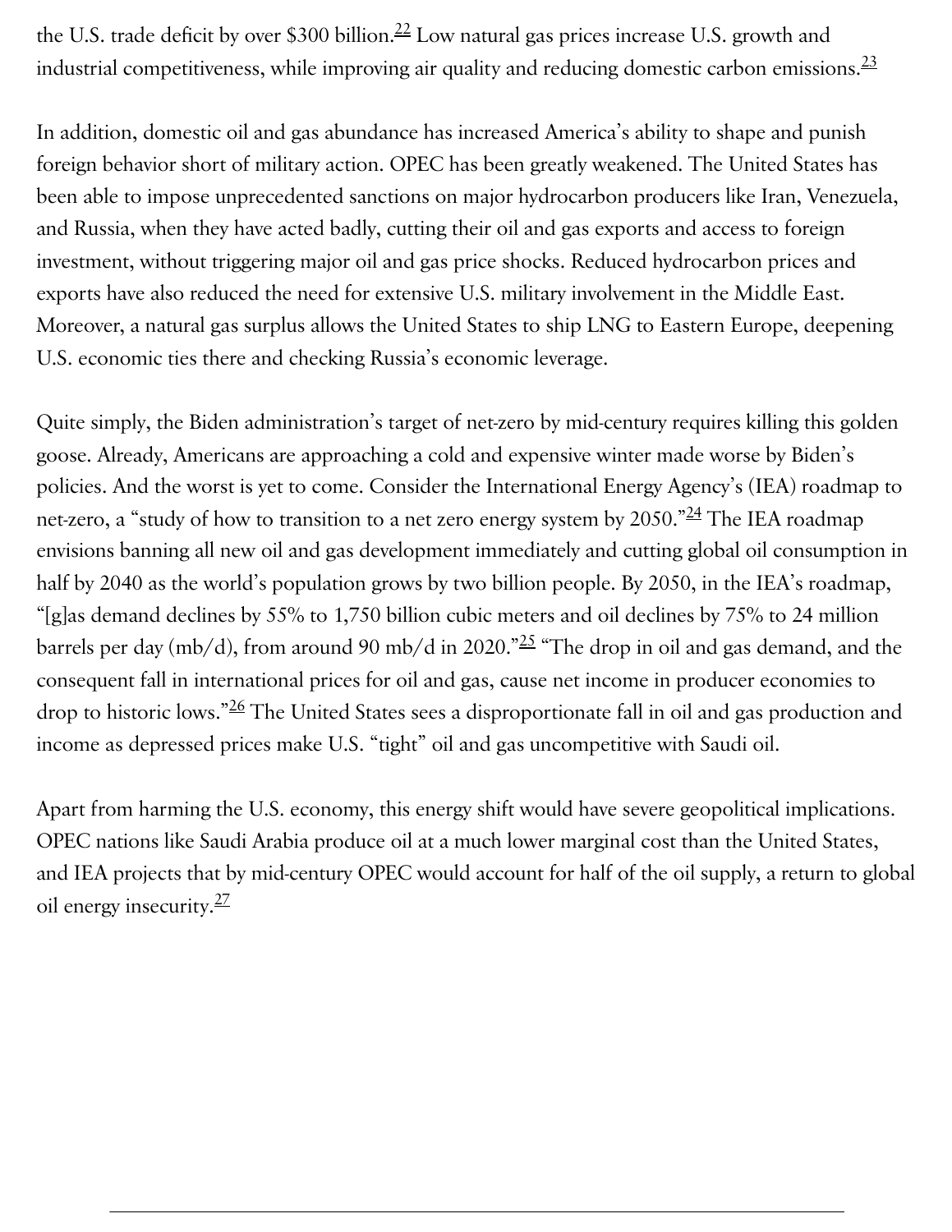

The story would be similar for natural gas output restrictions. U.S. natural gas is a useful counterweight to Russian influence. U.S. gas exports weaken Russia's economic power over the European Union, as the availability of U.S. LNG limits Russia's ability to shut down gas supplies to create severe price shocks and shortages. $^{28}$  $^{28}$  $^{28}$  Reducing U.S. natural gas output jeopardizes countries like Poland and Lithuania and expands Russia's economic influence. It would increase the market power of Middle Eastern suppliers of natural gas—most prominently an ambitious Iran. It would also erode the ability of the United States to credibly use economic sanctions to embargo and sanction regimes that threaten its strategic interests.

By contrast, critical mineral demand would vastly expand to build electric cars and renewables, exposing the United States to a serious threat of economic embargoes from China that could affect U.S. power and transportation sectors.

But IEA's "net-zero" estimates are too optimistic. IEA's roadmap assumes perfect global collaboration in coordinating trade and regulation policies and sharing "clean energy" R&D. (U.S. firms own most "clean energy" patents, so this envisions a vast voluntary transfer of intellectual property to the rest of the world. $^{29}$  $^{29}$  $^{29}$ ) In an alternative scenario of imperfect global cooperation, global net-zero is not reached until 2090 even while adopting the same mitigation policies.

And IEA's "alternative" still unrealistically assumes that countries as unreliable as Russia, Iran, Venezuela, India, and China adopt climate policies in near lockstep with North America and Europe. IEA assumes that all advanced economies eliminate coal-fired generation by 2030 and that all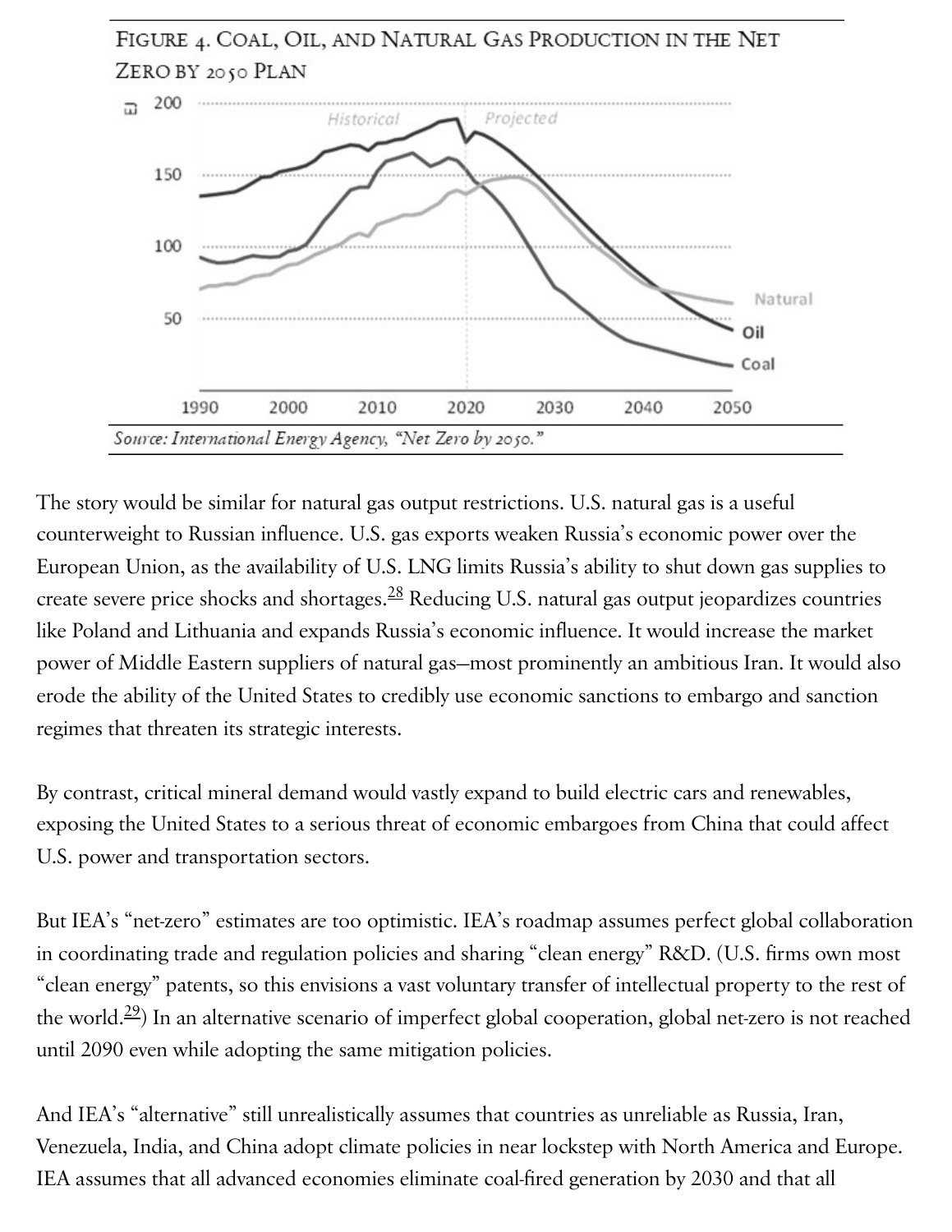emerging economies do so by 2040.<sup>[30](#page-10-0)</sup> That assumption lacks any basis in reality. India plans to have coal provide most of its energy until 2047, and coal is politically entrenched there. $\frac{31}{21}$  $\frac{31}{21}$  $\frac{31}{21}$  Russia has zero interest in achieving zero emissions. China built three times as many coal-generation plants as the rest of the world combined—in  $2020.\frac{32}{2}$  $2020.\frac{32}{2}$  $2020.\frac{32}{2}$  China's promises of net-zero emissions by 2060, with plans for increasing emissions until 2030, should be regarded with skepticism. China, India, and other developing nations expect that reductions in North America and Europe will pave the way for them to emit vast amounts of carbon well into the future at foreign expense. Before requiring its citizens to accept dramatic reductions in their own standard of living, the United States must solve this free rider problem.

Furthermore, all of this presumes that the abatement required to meet the Biden administration's goal even makes sense *globally*. It does not. The Biden administration's net-zero goal, trying to avoid a 1.5 degree Celsius warming by 2100, is not based on any rigorous cost-benefit analysis. In his Nobel Prize lecture, climate economist William Nordhaus explains that based on his Dynamic Integrated Climate-Economy ("DICE") model, holding average temperatures under 1.5 degrees Celsius by 2100 would likely cost the world about ten times as much as the avoided climate damages, a cost-benefit ratio of 10 to 1, equivalent to over \$45 trillion in net costs. The "optimal" scenario according to DICE would be to target an increase of 3.5 degrees Celsius by 2100. $^{33}$  $^{33}$  $^{33}$  And that optimal target again assumes optimal carbon pricing policies and global agreement—no free riders. With free riders and an ineffective hodgepodge of abatement policies (our current situation), even a 3.5-degree Celsius increase would be far too ambitious.

#### A Geopolitically Responsible Climate Policy

If the excesses of the Biden administration are not in the best interests of the United States, then what would responsible U.S. climate diplomacy and policy leadership look like?

First, the United States must reject the infeasible "net-zero by 2050" goal. The United States should set realistic targets and expectations based on rigorous cost-benefit analysis. Pursuing reasonable goals with bipartisan approval, instead of making unenforceable promises, would be a first step to serious and responsible leadership.

Second, U.S. climate policy must recognize the global nature of energy markets and the free rider problem. Global energy supply meets demand. Oil can be transported at low cost in tankers and redirected all over the world. Low transportation costs and spot pricing mean that oil is a global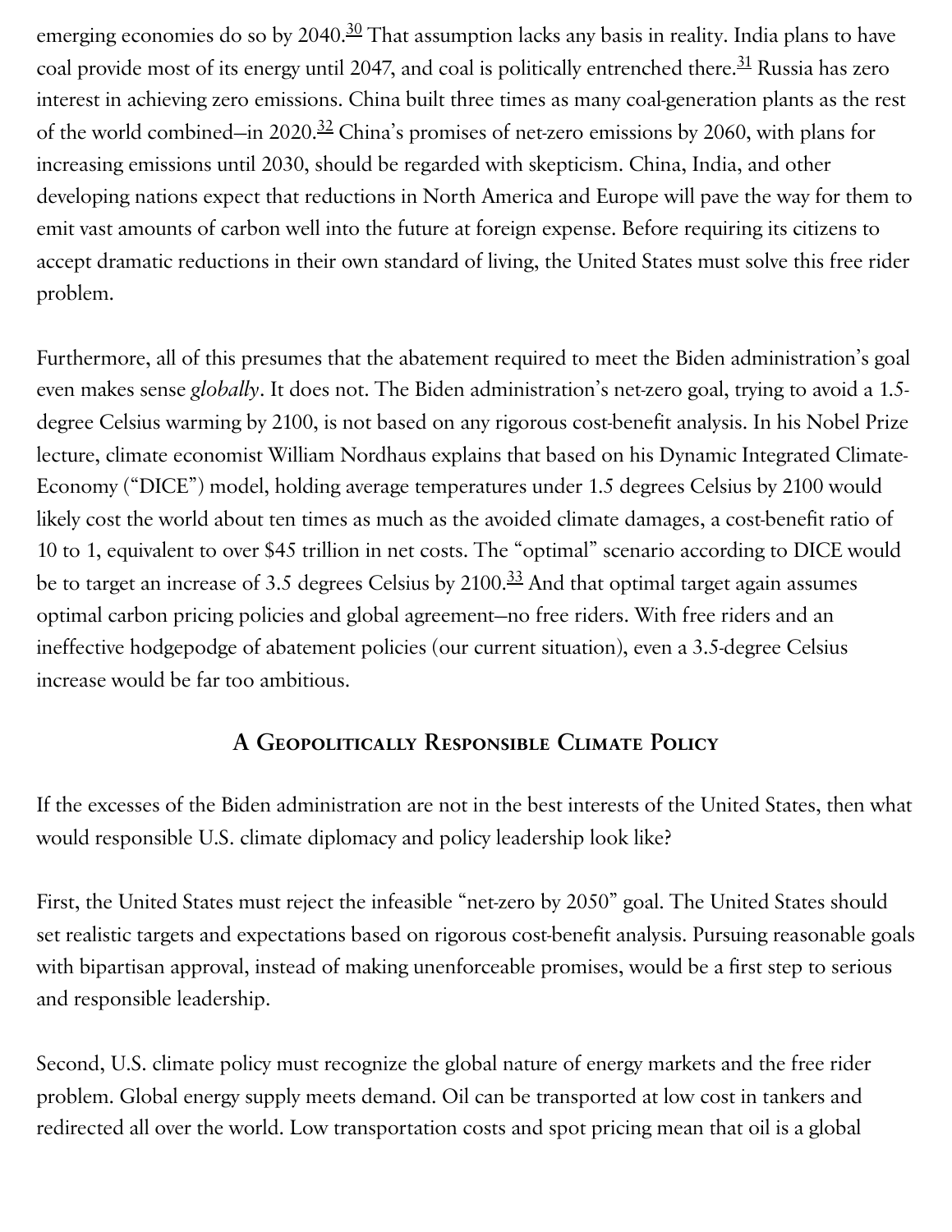commodity subject to near-perfect price arbitrage. This means that if any country cuts oil production, oil demand will simply find a substitute source of supply at higher prices. The story for natural gas is more complex, but natural gas markets are trending global with LNG growth. $\frac{34}{3}$  $\frac{34}{3}$  $\frac{34}{3}$ 

Energy globalization means that cuts in the U.S. supply of oil and gas will shift energy production elsewhere. Jason Bordoff, the cofounding dean of the Columbia Climate School and a former climate and energy adviser to President Barack Obama, wrote in *Foreign Policy* in June, "Unless both supply and demand change in tandem, merely curbing the oil majors' output will either shift production to less accountable producers or have potentially severe consequences on economic and national security interests while doing little to combat the climate crisis." $\frac{35}{25}$  $\frac{35}{25}$  $\frac{35}{25}$  In a similar vein, the Brookings Institution has emphasized that "cutting back domestic oil and gas production without an equally ambitious focus on demand will just increase U.S. imports, rather than reduce consumption. The United States could lose the economic advantages of its oil and gas production without a commensurate reduction in [greenhouse gas] emissions."<sup>[36](#page-10-0)</sup>

An extreme example of a counterproductive policy shock to U.S. supply is the hydraulic fracturing ban advocated by Senator Bernie Sanders and Representative Alexandria Ocasio-Cortez.<sup>[37](#page-10-0)</sup> Hydraulic fracturing accounts for three-quarters of all natural gas and two-thirds of all oil produced in the United States, and a ban would entirely destroy this supply.<sup>[38](#page-10-0)</sup> It would thus result in "7.7 million fewer jobs, \$1.1 trillion less in gross domestic product (GDP), and \$950 billion less in labor income" by 2025.<sup>[39](#page-10-0)</sup> A ban would also increase domestic air pollution and power sector carbon dioxide emissions, as increased coal generation would be needed to make up for a decline in natural gas to backup intermittent renewables. $^{40}$  $^{40}$  $^{40}$  To avoid a complete economic collapse, roughly three-quarters of U.S. natural gas demand and two-thirds of all U.S. oil demand would need to be replaced with foreign imports overnight, offshoring U.S. hydrocarbon production abroad while doing little or nothing to reduce global carbon emissions. A fracking ban would in short be the equivalent of adopting an infinitely high carbon tax for U.S. tight oil and gas, with no equivalent carbon tax for any foreign oil and gas. Nothing could please Russia, Iran, Saudi Arabia, and China more.

President Biden is unlikely to ban hydraulic fracturing, as that would be political suicide. But a "deathby-a-thousand-cuts" approach—like freezing oil and gas leases on federal lands or lengthening the time of environmental permitting reviews for infrastructure projects (e.g., LNG export facilities) will also harm U.S. interests. Already, natural gas pipeline restrictions in the Northeast make it difficult for abundant U.S. natural gas from Pennsylvania to reach New England, which has imported Russian LNG even as Russia is under Ukraine-related economic sanctions. Instead of ceding energy production to other powers, the United States could commit to being a net exporter of energy and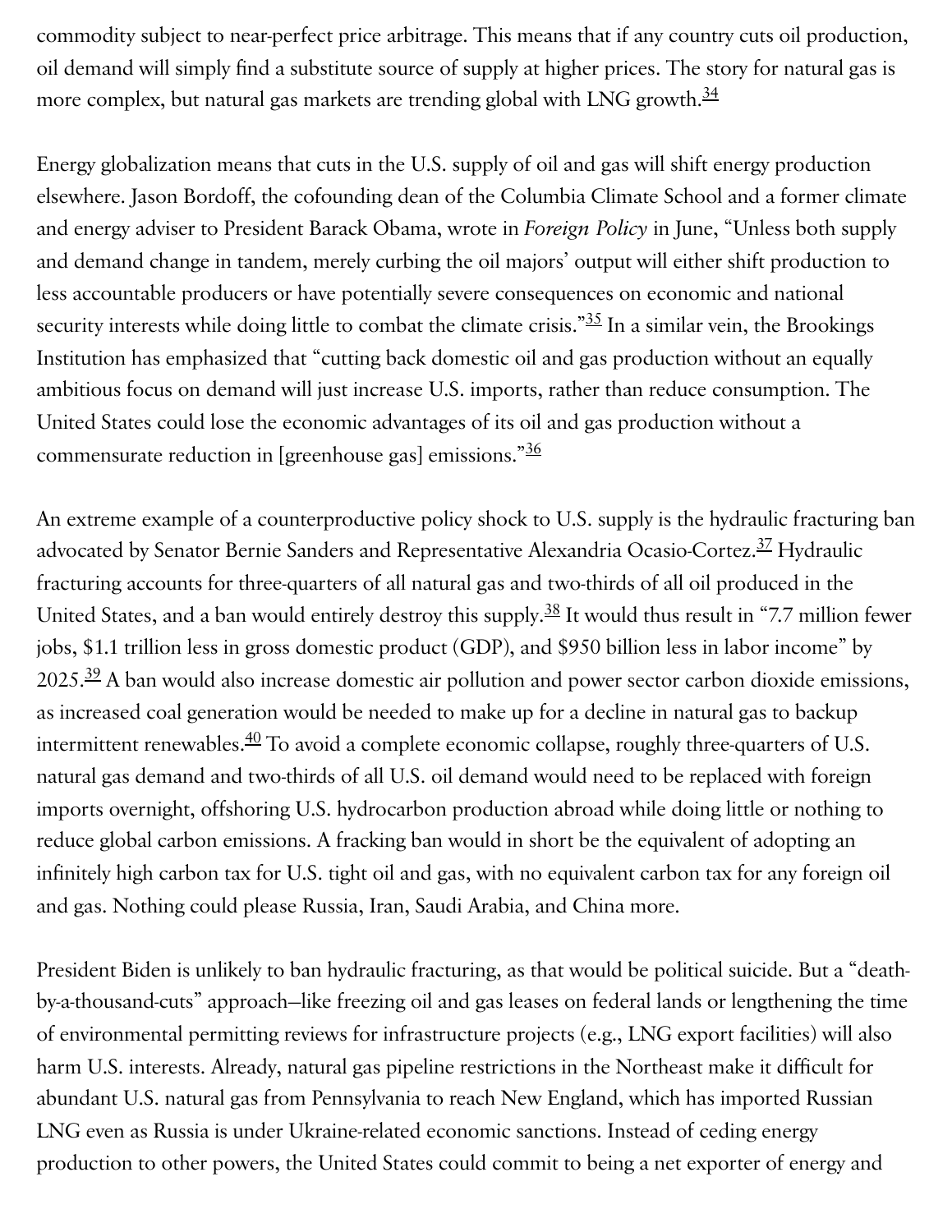controlling the air pollution that results. U.S. natural gas exports, with roughly half of the carbon intensity of coal and low methane emissions, could reduce the carbon intensity of foreign economies. But to do this, the United States would need to be promoting natural gas exports by building LNG capabilities, not hampering LNG with red tape.

The lesson is this: to the extent the United States pursues emissions abatement, it will have to deal with global market realities as well as the free rider problem. If not, America will be paying to transfer hydrocarbon production abroad and license greater pollution in India and China. But dealing with these *foreign* problems requires a combination of actual international treaties—requiring approval by two-thirds of the Senate—and border adjustments on imports and exports, which may need congressional approval. An executive "pen-and-phone" climate agenda without Congress will hurt the United States and may do nothing at all to curb global carbon emissions.

Third, the United States must be a leader in technological innovation, not red tape. In particular, the United States should invest resources in underfunded alternatives to renewables and batteries that pose less long-term risks to U.S. geopolitical and economic interests: hydrogen fuel cells and biofuels for mobility and industry, $^{41}$  $^{41}$  $^{41}$  small nuclear reactors for power, $^{42}$  $^{42}$  $^{42}$  and carbon capture and storage. $^{43}$  $^{43}$  $^{43}$  The current near-exclusive focus on renewables and battery mobility is a recipe for failure and increased dependence on China. Leaving future energy supply chains reliant on a China that is willing to lap the world in coal plant production, $\frac{44}{5}$  $\frac{44}{5}$  $\frac{44}{5}$  to create black, sulfurous, toxic lakes, $\frac{45}{5}$  $\frac{45}{5}$  $\frac{45}{5}$  to use slave labor, $\frac{46}{5}$  $\frac{46}{5}$  $\frac{46}{5}$  and to partner with the Taliban $^{47}$  $^{47}$  $^{47}$  is not just bad geopolitics, it is morally obtuse. Only by taking responsibility for energy can the United States be a climate leader.

*This article originally appeared in* American Affairs *Volume V, Number 4 (Winter 2021): 80–92.*

#### **NOTES**

<span id="page-10-0"></span><sup>1</sup> "European Green Deal: Commission Proposes [Transformation](https://ec.europa.eu/commission/presscorner/detail/en/IP_21_3541) of EU Economy and Society to Meet Climate Ambitions," European Commission, July 14, 2021.

<sup>2</sup> "'<u>Fit for 55': [Delivering](https://ec.europa.eu/info/sites/default/files/chapeau_communication.pdf) the EU's 2030 Climate Target on the Way to Climate Neutrality," European Commission, July 14,</u> 2021.

<sup>3</sup> Cass R. Sunstein, "<u>World vs. the United States and China–The Complex Climate Change Incentives of the Leading</u> [Greenhouse](https://chicagounbound.uchicago.edu/cgi/viewcontent.cgi?article=12533&context=journal_articles) Gas Emitters*," UCLA Law Review* 55, no. 6 (2007): 1688.

<sup>4</sup> Frank Jordans, "<u>China, India Miss UN Deadline to Update [Emissions](https://apnews.com/article/middle-east-china-environment-and-nature-india-united-nations-396d3d2ae7b2ff77fb99264d097bc594.) Targets</u>," Associated Press, July 31, 2021.

<sup>5</sup> "Total Oil [\(Petroleum and](https://www.eia.gov/international/data/world/petroleum-and-other-liquids/annual-petroleum-and-other-liquids-production.) Other Liquids) Production," U.S. Energy Information Administration, April 1, 2021.

<sup>6</sup> "Energy [Production](https://ec.europa.eu/eurostat/statistics-explained/index.php?title=Energy_production_and_imports#The_EU_and_its_Member_States_are_all_net_importers_of_energy.) and Imports," Eurostat, June 2021.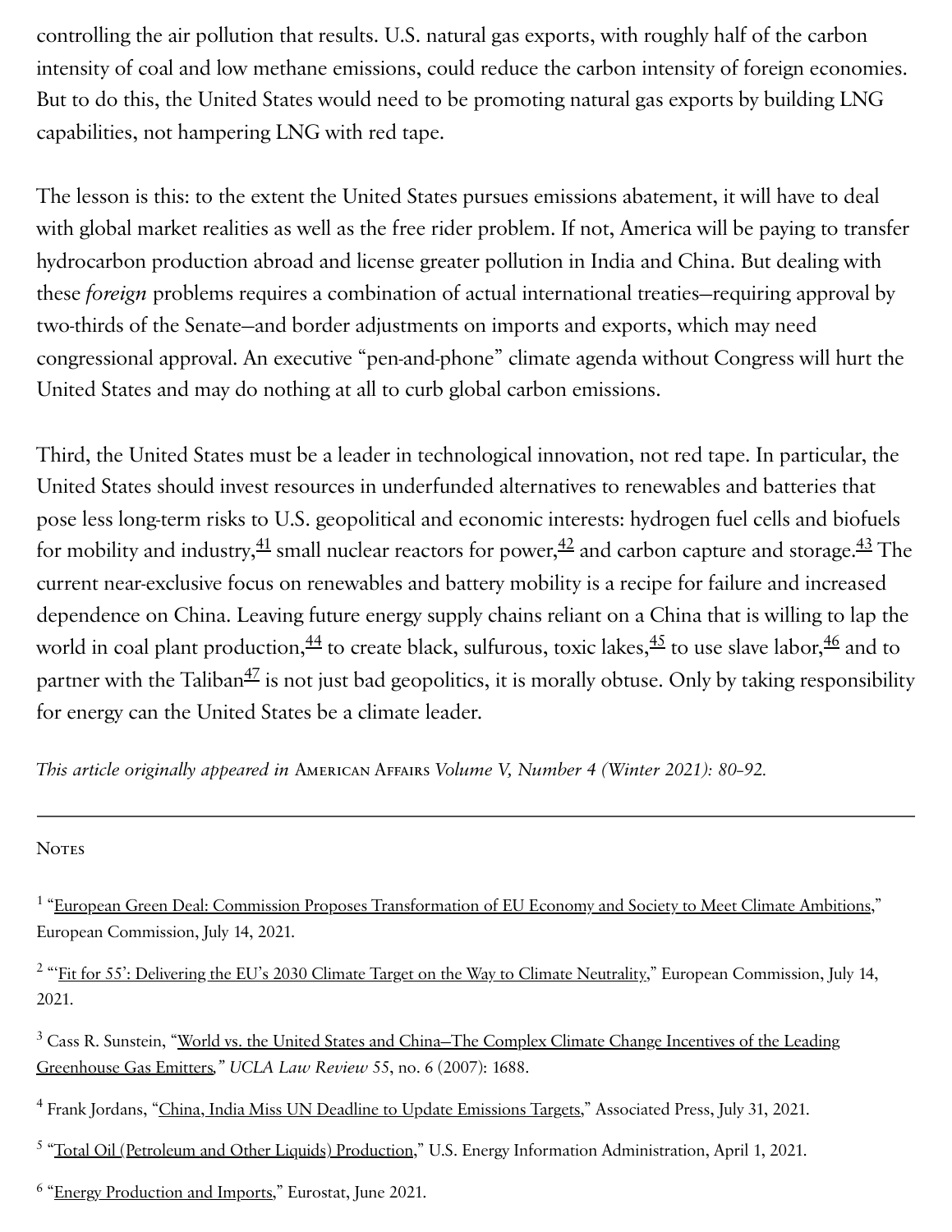$^7$  Stephen Nalley and Angelina LaRose, "<u>International Energy Outlook 2021," U.S. Energy Information [Administration,](https://www.eia.gov/outlooks/ieo/)</u> October 6, 2021.

<sup>8</sup> Nalley and LaRose, "International Energy Outlook 2021."

<sup>9</sup> "<u>Burden of Disease Attributable to [Coal-Burning](https://www.healtheffects.org/publication/burden-disease-attributable-coal-burning-and-other-air-pollution-sources-china) and Other Air Pollution Sources in China," Health Effects Institute, August</u> 2016.

<sup>10</sup> "<u>[Provisional](https://ec.europa.eu/eurostat/statistics-explained/images/f/fe/Provisional_natural_gas_balance_sheet%2C_by_country%2C_2018-2019_%28thousand_terajoules_%28Gross_Calorific_Value%29%29_Part_1.png) Natural Gas Balance Sheet, by Country, 2018-2019,</u>" Eurostat, 2019.

<sup>11</sup> "Energy [Production](https://ec.europa.eu/eurostat/statistics-explained/index.php?title=Energy_production_and_imports#The_EU_and_its_Member_States_are_all_net_importers_of_energy) and Imports," Eurostat, June 2021.

<sup>12</sup> Bojan Pancevski and Brett Forest, "<u>U.S.-German Deal on Russia's Nord Stream 2 Pipeline Expected Soon,</u>" *Wall Street Journal*, July 21, 2021.

<sup>13</sup> "The Role of Critical Minerals in Clean Energy [Transitions,](https://iea.blob.core.windows.net/assets/24d5dfbb-a77a-4647-abcc-667867207f74/TheRoleofCriticalMineralsinCleanEnergyTransitions.pdf.)" International Energy Agency, May 2021.

<sup>14</sup> "<u>Risks and [Opportunities](https://cdn2.hubspot.net/hubfs/4518141/Risks%20and%20Opportunities%20in%20the%20Battery%20Supply%20Chain.pdf) in the Battery Supply Chain</u>," Massif Capital, May 2019; Nicholas LePan, "<u>The New Energy Era:</u> The Lithium-Ion Supply Chain," Visual Capitalist, December 11, 2019; Sophie Damm and Qizhong Zhou, *Supply and Demand of Natural Graphite* (Berlin: DERA [Rohstoffinformationen,](https://www.deutsche-rohstoffagentur.de/DERA/DE/Downloads/Studie%20Graphite%20eng%202020.pdf?__blob=publicationFile&v=3) July 2020).

<sup>15</sup> Ariel Cohen, "<u>As U.S. Retreats, China Looks to Back Taliban with Afghan Mining Investments</u>," *Forbes*, August, 17, 2021.

<sup>16</sup> Tim McDonnel, "<u>The Taliban Now Controls One of the World's Biggest Lithium [Deposits,](https://qz.com/2047785/under-the-taliban-what-will-happen-to-afghanistans-minerals/amp/)</u>" *Quartz*, August 16, 2021.

Cohen, *Forbes*. 17

<sup>18</sup> "The Strait of Malacca, a Key Oil Trade [Chokepoint,](https://www.eia.gov/todayinenergy/detail.php?id=32452.) Links the Indian and Pacific Oceans," U.S. Energy Information Administration, August 11, 2017.

<sup>19</sup> Isabella Nikolic, "<u>Vladimir Putin and Xi Jinping Open First Giant Gas Pipeline between Russia and China as Part of \$400</u> Billion Deal," *Daily Mail*, [December](https://www.dailymail.co.uk/news/article-7746617/Vladimir-Putin-Xi-Jinping-open-giant-gas-link-two-countries.html) 2, 2019.

Daniel Yergin, *The New Map Energy, Climate, and the Clash of Nations* (New York: Penguin Random House, 2020), 83. 20 "Although not the intent, [Energiewende] also ended up indirectly providing large subsidies to Chinese solar companies, which became the main low-cost suppliers of solar panels to the world."

<sup>21</sup> Vaclav Smil, "<u>Germany's [Energiewende,](https://spectrum.ieee.org/energy/renewables/germanys-energiewende-20-years-later) 20 Years Later</u>," *IEEE Spectrum*, November 25, 2020.

<sup>22</sup> "<u>The [Economic](https://www.energy.gov/sites/prod/files/2020/10/f80/Economic%20Impact%20of%20Oil%20and%20Gas.pdf) Benefits of Oil and Gas</u>," Department of Energy, October 2020; "<u>Oil and [Natural](https://www.api.org/-/media/Files/Policy/Taxes/DM2018-086_API_Fair_Share_OnePager_FIN3.pdf.) Gas</u>," American Petroleum Institute, 2018.

<sup>23</sup> "<u>Economic and National Security Impacts under a Hydraulic [Fracturing](https://www.energy.gov/sites/prod/files/2021/01/f82/economic-and-national-security-impacts-under-a-hydraulic-fracturing-ban.pdf.) Ban</u>," Department of Energy, January 2021.

<sup>24</sup> "<u>Net Zero by 2050</u>," International Energy Agency, June 2021.

<sup>25</sup> "Net Zero," International Energy Agency, 20.

<sup>26</sup> "Net Zero," International Energy Agency, 156.

<sup>27</sup> "Net Zero," International Energy Agency, 175.

<sup>28</sup> Jason Bordoff and Trevor Houser, "<u>American Gas to the Rescue?,</u>" Columbia Center on Global Energy Policy, September 2014.